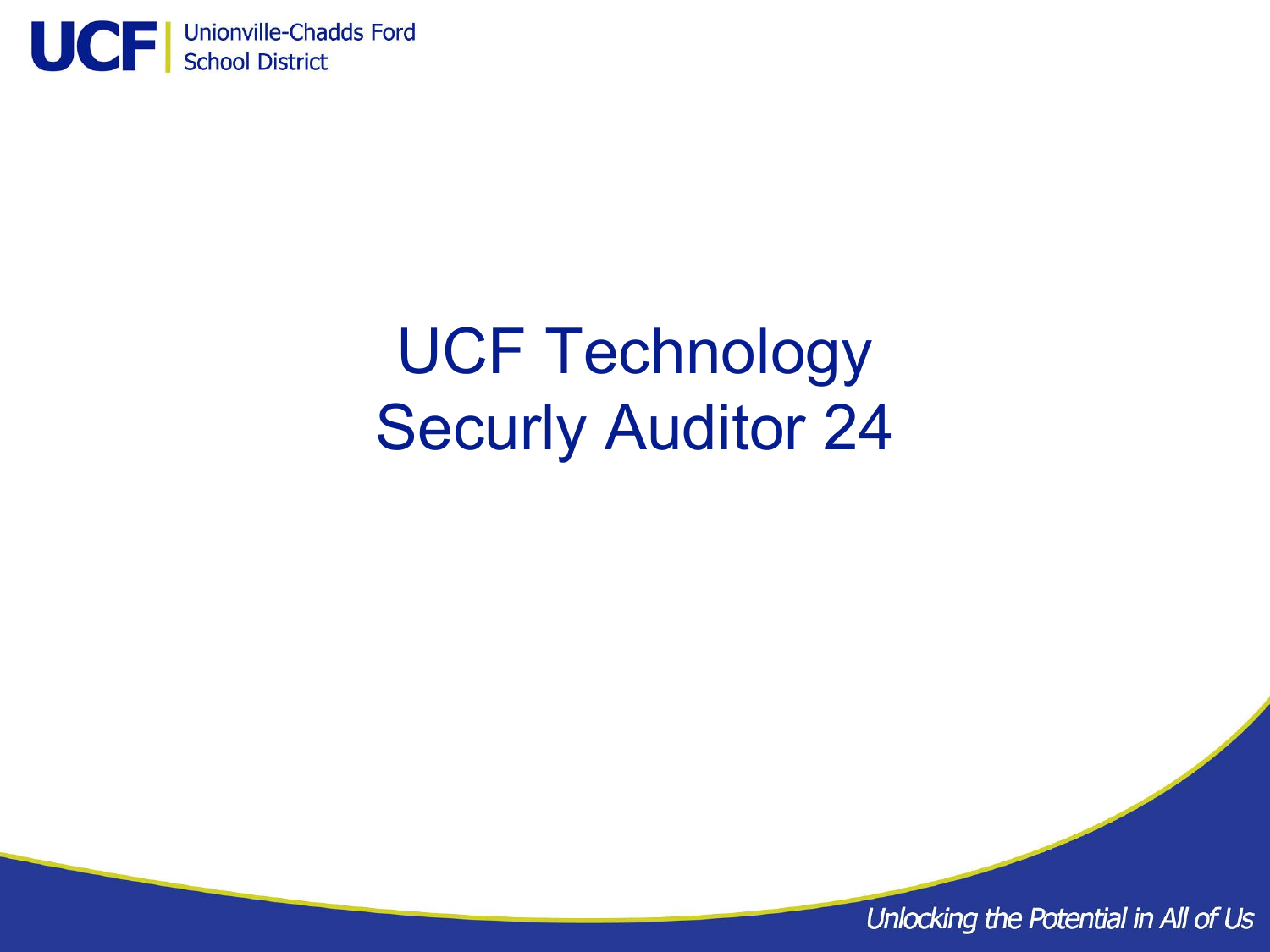

 $\circ$  $\circ$  $\circ$ 

## Problem

- UCF filters and scans email and internet traffic to flag potential risks for staff intervention
- Filters are alerting on  $\sim$  50 items daily that require further review, contextualization, and analysis
- 98% of items are false positive
- Administration spend 2.5 hours per week to filter out false positives
- Administrator review is limited to regular school business hours
- UCF lacks tools for record keeping and to manage workflow

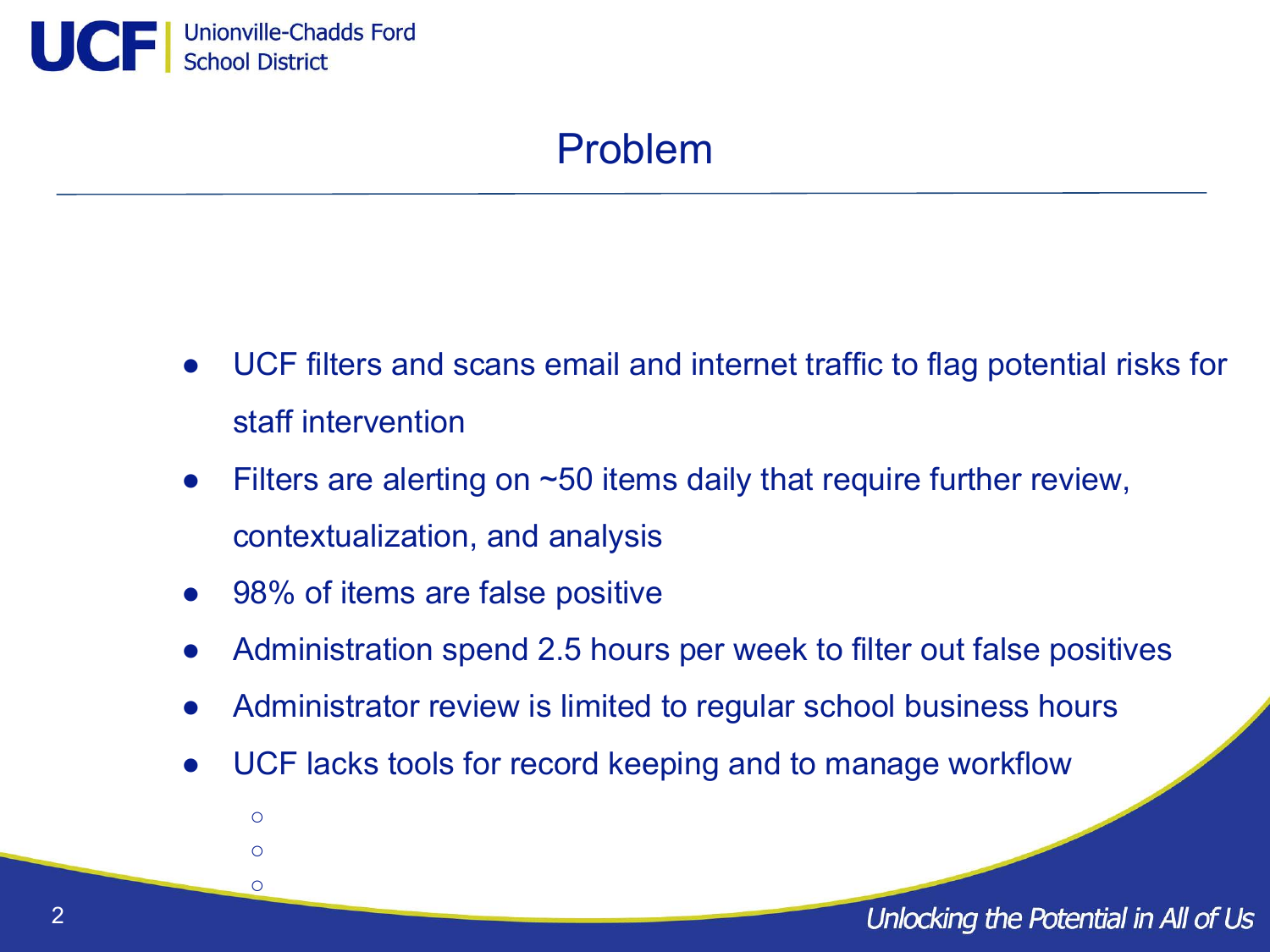

## **Solution**

- Contract out the service and leverage trained resources
- Achieve 24x7 coverage
- Focus administrator time on true risks
- Improve record keeping and workflow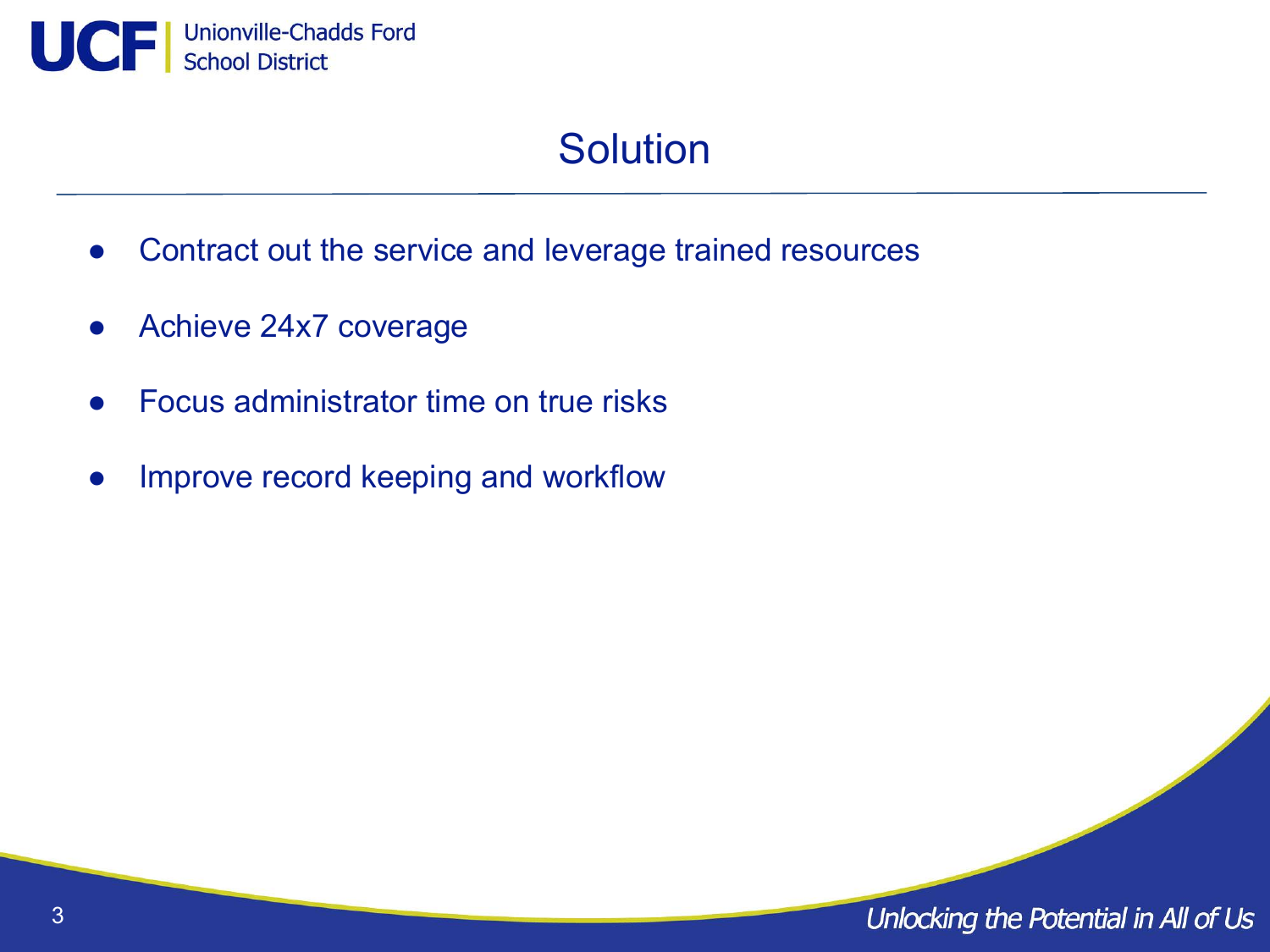

#### How it works

- Flagged email or web activity will be sent to the Securly 24 team
- Securly 24 team will analyze flagged items for context, including other search activity by the student to accurately determine intent
- If determined student is struggling with issues of self-harm or bullying, Securly 24 team will determine a threat level
- Securly 24 will forward flagged activity to administration based on threat level
- UCF administration will be responsible for remediation of the flagged activity following internal UCF policies and procedures